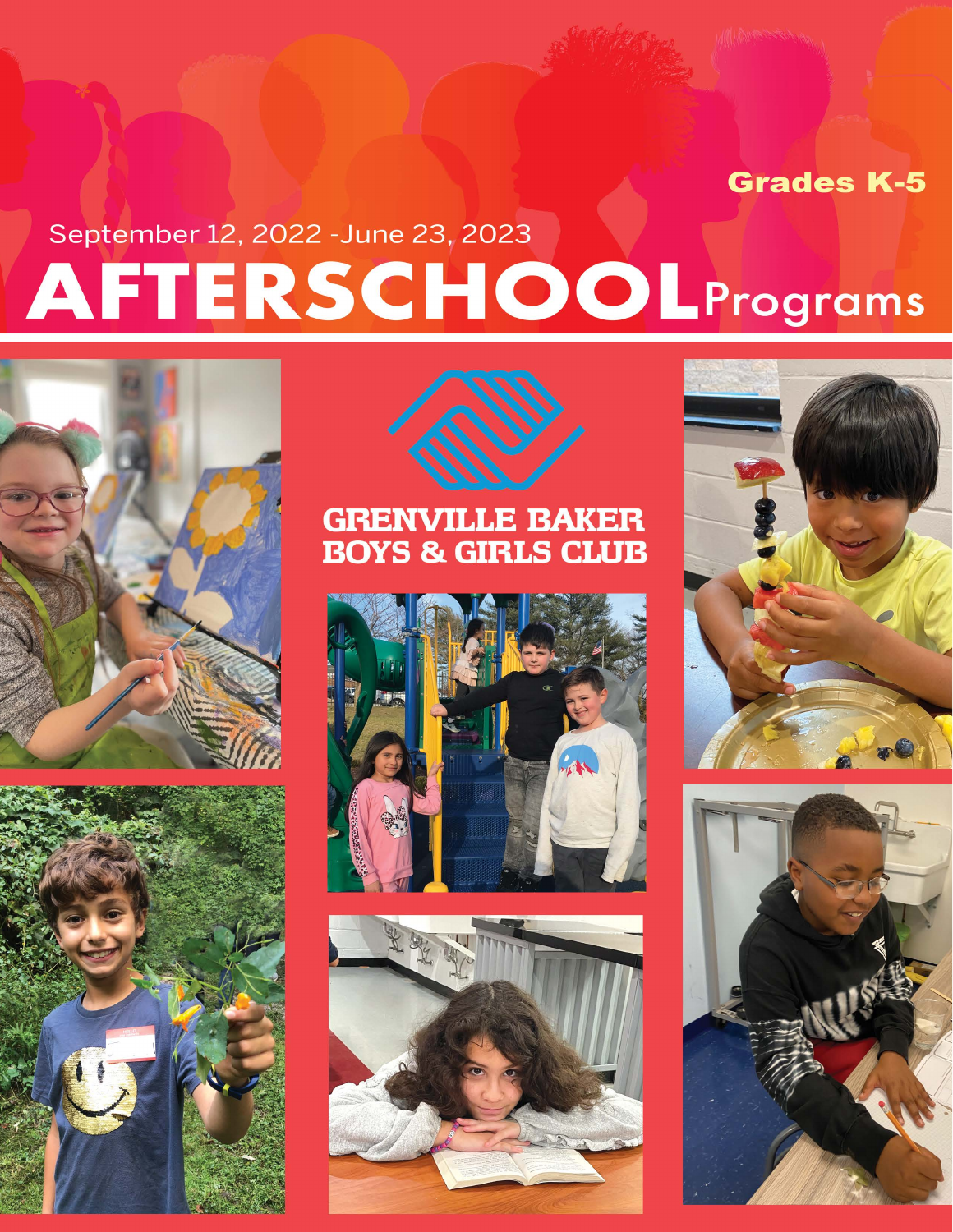### **GENERAL INFORMATION**

#### **The 2022 Annual General Membership is \$80**

*(Expires 12 months from date of activation)* 

All youth must possess an active general membership to participate in any programs at our Clubhouse.

**Methods of Payment:** Visa, MasterCard, Discover, American Express, cash, or check. Refunds are not given for annual membership or program fees.

#### **The Club follows the LVCSD Elementary School Calendar for changes in hours and operations.**

**Transportation** is provided to the Club if your child attends any of the listed schools. Transportation home from the Club is not provided.

Locust Valley Primary **Bayville Primary** Locust Valley Intermediate Bayville Intermediate

### 2022-2023 Afterschool Elementary Enrichment Program

**FEE:**\$450/school year (September 2022-June 2023) *Sibling Discount offered.* 

Includes all school full days, school half-days, and specific singular no-school days/ holidays *\*(does not include Vacation Week Camps during School Winter/Spring Breaks)* Includes daily transportation from school (LVCSD Schools only) to Club, low staff-to-youth ratio, a healthy snack, homework help, structured program schedule, enrichment programs including art, science, literacy, sports, cooking, theatre, and much more. **Hours are Monday – Friday 3:00 p.m.-7:00 p.m.**

#### **Sample Afternoon Program Schedule**

| Bus Arrival, Snack, Free Play |
|-------------------------------|
| Power Hour                    |
| <b>Enrichment Programs</b>    |
| Assembly                      |
| <b>Elective Activities</b>    |
| Free Play, Dismissal          |
|                               |

#### **Power Hour**

Each afternoon, the Club offers homework help, providing members with space, time and assistance to complete their assignments.

#### **Enrichment Programs**

All members will participate in a different daily Enrichment program throughout the week. We thoughtfully design and implement activities in five core areas: Education & Career | Character & Leadership | Health & Life Skills | The Arts | Sports, Fitness, & Recreation.

Examples of these programs include Healthy Habits, STEM, Coding, Science, Fitness, Reading, Theatre, Art, Music and more. These programs are at no additional cost and are included in the fee for the K-5 Afterschool program. The Enrichment Programs will change on a seasonal basis.

**Fall Programs: October 3 – December 9, 2022 Winter Programs: January 9 - March 17, 2023 Spring Programs: April 17 – June 9, 2023** 

#### **Seasonal Programs**

All current members may register for all seasonal program offerings such as art, swimming, cooking, Tae Kwon Do, dance, soccer, baseball, gymnastics, basketball and more. Fees range from \$40-\$450 per program session. Participants in seasonal programs that are in kindergarten through 5th grade may choose to add on the Afterschool Elementary Enrichment Program for the duration of their seasonal program at \$50/month. **Seasonal Program offerings will be posted on our website.**

### Club Expectations

**Member Check-In:** Every member must check in upon arrival and check out upon departure. Parents must sign out their child/children upon pick-up.

**Child Release:** For a child's safety, the Club will only release a child to parent(s), legal guardian(s) or authorized adults. If the person picking up is listed on the child's membership application, but does not pick up the child regularly, a parent will notify the Club verbally, in advance. Photo identification will be required if the adult does not pick up the child regularly or is unknown to the staff member releasing the child.

**Walk Permission:** Parents must sign a walking permission form if they would like their child to walk home from the Club. Younger members must be escorted by an older sibling.

**Late Pick Up Policy:** Children must be picked up by 7:00 p.m. Please call the Club if you expect to be late. A late fee will be applied if a child is not picked up on time.

**Child Illness:** If a member is absent from school due to illness, he or she may not attend the Club that day. If a member becomes ill while at the Club, the parent/guardian will be called and be required to pick up the sick child as soon as possible (within 90 minutes at most). A child must remain out of the Club until he/she is symptom-free for 24 hours, unless a doctor's note is provided which states that the child is 1) not contagious and 2) can participate in programs with other children.

**Positive Conduct:** Members must respect one another, staff, and property. Members are required to adhere to Club rules and to follow the direction of Club staff. Members who fail to conduct themselves with courtesy and respect may lose their membership privileges.

**Attire:** Children should wear sneakers and comfortable clothing everyday so that they can safely participate in our sports and fitness activities.

**Personal Belongings:** The Club is not responsible for lost or stolen property. Please leave personal items at home. All property brought to the Club should be properly labeled with the child's name.

**Technology:** We discourage the use of mobile phones or other personal technology for our K-5 members. Children miss out on the physical, social and educational opportunities provided at the Club if they are distracted by mobile devices.

**Snack:** Good nutrition is an important part of leading a healthy lifestyle. Each afternoon, the Club offers an afternoon snack. Children should bring a refillable water bottle with them every day. Vending machines are available to purchase snacks and drinks.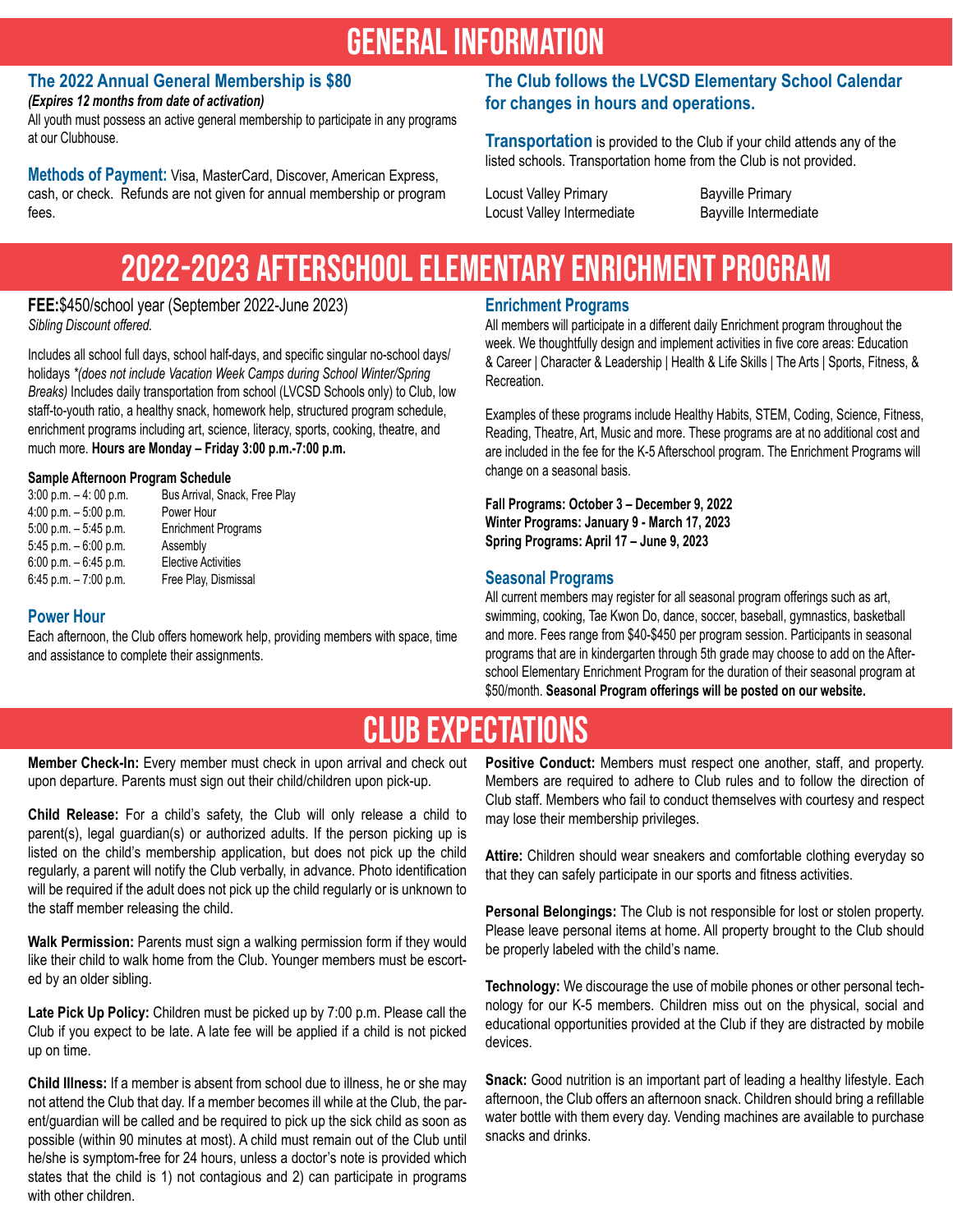

Grenville Baker Boys & Girls Club is a safe place to learn and grow – all while having fun. It is the place where Great Futures are made possible each and every day. Club programs and services promote and enhance the development of young people by instilling a sense of competence, usefulness, and belonging.

#### Safe and Nurturing Environment

The newly renovated and expanded Clubhouse offers a variety of spaces for young people to learn, explore and have fun. Our facility now includes two gymnasiums, a dance studio, community room, teen center, tween center, quiet reading room, two technology centers, two art studios, educational rooms, a kitchen and cafeteria, games room, creative movement room, playground, and outdoor field and play areas.

#### Caring and Supportive Staff and Volunteers

Our caring youth development professionals and volunteers serve as positive role models to our members. Every staff member and volunteer undergo a background check, screening process and safety training to prepare them to work in our program and with our Club members.

#### Beyond the K-5 Program… Opportunities for Success

The Club strives to support members' pursuit of a high school diploma with a plan for their future. Our Teen Program offers leadership and community service experiences through Keystone Club, financial literacy education through Money Matters, and secondary education exploration and support through College Prep. To participate as a middle school or high school member, a general membership (\$80) is required. Transportation from Locust Valley Middle/High Schools and Finley Middle School is provided (separate registration required). Teen program hours are Monday-Friday 3:00 p.m.- 8:00 p.m. If you have a middle school or high school student interested in membership, please register online at www.GBBGC.org. For questions about our teen program, please contact Stephanie Urio, Director of Teen Programs at 516-676-1460 ext. 213.

### **Holiday Closures Club Calendar 2022/2023\***

- **• Columbus Day**  October 10, 2022
- **• Thanksgiving Break**  November 24-25, 2022
- **• Winter Holiday Break** December 26, 2022- January 2, 2023
- **• Martin Luther King Jr. Day** January 16, 2023
- **• Presidents' Day** February 20, 2023
- **• Memorial Day** May 29, 2023
- **• Juneteenth** June 19, 2023

**ADDITIONAL DAYS CLUB IS CLOSED FOR STAFF TRAINING**

- **• October 5, 2022 • November 11, 2022**
- **• February 24, 2023 • April 6 7, 2023**

# SCHOOL'S OUT BUT WE ARE IN...

**What exactly can you do when the kids are off from school and you really need to get to work?** *Send them to the Club!* 8:00 a.m. – 5:30 p.m. *(Included if you are in the Afterschool Elementary Enrichment Program, otherwise \$40/day for all other youth with an active membership, registration required).*

**•** September 26-27, 2022 **•** November 8, 2022

Vacation Camp 8:00 a.m. – 5:30 p.m. (\$40.00/day for all participants. Registration required.)

**•** Winter Break: February 21-23, 2023 **•** Spring Break: April 10-14, 2023

*\*Subject to change.*